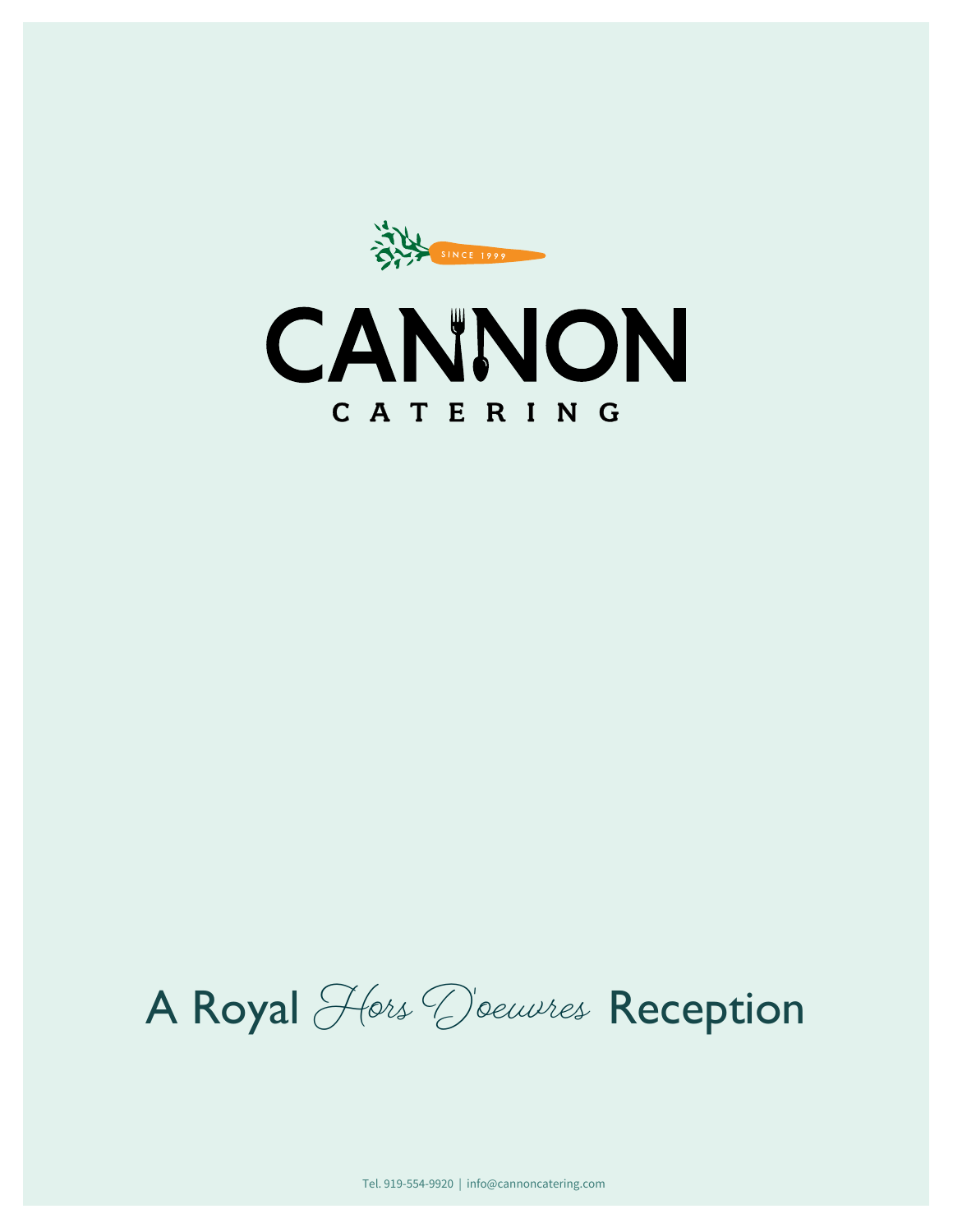A Royal Hors D'oeuvres Reception

# PASSED HORS D'OEUVRES

*Choose three of the following options:*

Garden Herb Cheese & Tomato Canapes with Fresh Dill Spinach & Artichoke Dip or Chicken Salad in Phyllo Shells Asiago & Roasted Red Pepper Pita Points Brie with Raspberry & Almond or Maple Walnut in Phyllo Shells Thai Chicken Spring Rolls *+\$1.00*

Mediterranean Kabobs Shrimp Cocktail Shots *+ \$1.50*  Spanakopita Mozzarella Caprese Kabobs Herb Cheese Stuffed Mushroom Caps

# **CREATE YOUR RECEPTION**

*6 ITEMS \$35.00 7 ITEMS \$37.00 8 ITEMS \$39.00*

**OLD WORLD MEAT & CHEESE DISPLAY** A variety of sliced and cubed Italian meats, and aged cheeses, served with olives and a spicy mustard dip and crackers



**BAKED GOAT CHEESE MARINARA**

Medallions of creamy goat cheese baked in a boat of marinara sauce served with toasted pita

**CLASSIC CHILLED SPINACH DIP** Served with tortilla chips and assorted crackers

**SPANAKOPITAS** Flaky phyllo pastry stuffed with spinach and feta cheese

**CLASSIC FRESH VEGETABLE TRAY** Served with house made Buttermilk Ranch

### **FRESH FRUIT TOWER DISPLAY**

Fresh seasonal fruit artistically displayed Watermelon Basket (Seasonal) Artistically cut and filled with fresh seasonal fruits

## **HOT SPINACH ARTICHOKE DIP**

Served with tortilla chips and assorted crackers

**EUROPEAN & DOMESTIC CHEESE DISPLAY** With cheese spreads & whole carving cheeses

## **HOT ARTICHOKE DIP**

Served with tortilla chips and assorted crackers

#### **BASIL PESTO MARINATED FRESH VEGETABLES**

Asparagus, artichoke quarters, carrots, broccoli, green & black olives, cucumbers, grape tomatoes, and peppers

#### **ASIAN PASTA SALAD**

Broccoli, bowtie pasta, carrots, grape tomatoes, sesame seeds in a sweet & sour Asian dressing

# **HEIRLOOM TOMATO & FRESH MOZZARELLA CAPRESE SKEWERS**

Fresh mozzarella, fresh basil, heirloom tomatoes, cucumber slices, cracked pepper, olive oil, and parmesan cheese

### **GARDEN HERB CHEESE STUFFED MUSHROOM CAPS**

## **BAJA DIP**

Topped with chopped green onions, cheddar cheese, black and green olives, tomatoes, and served with tortilla chips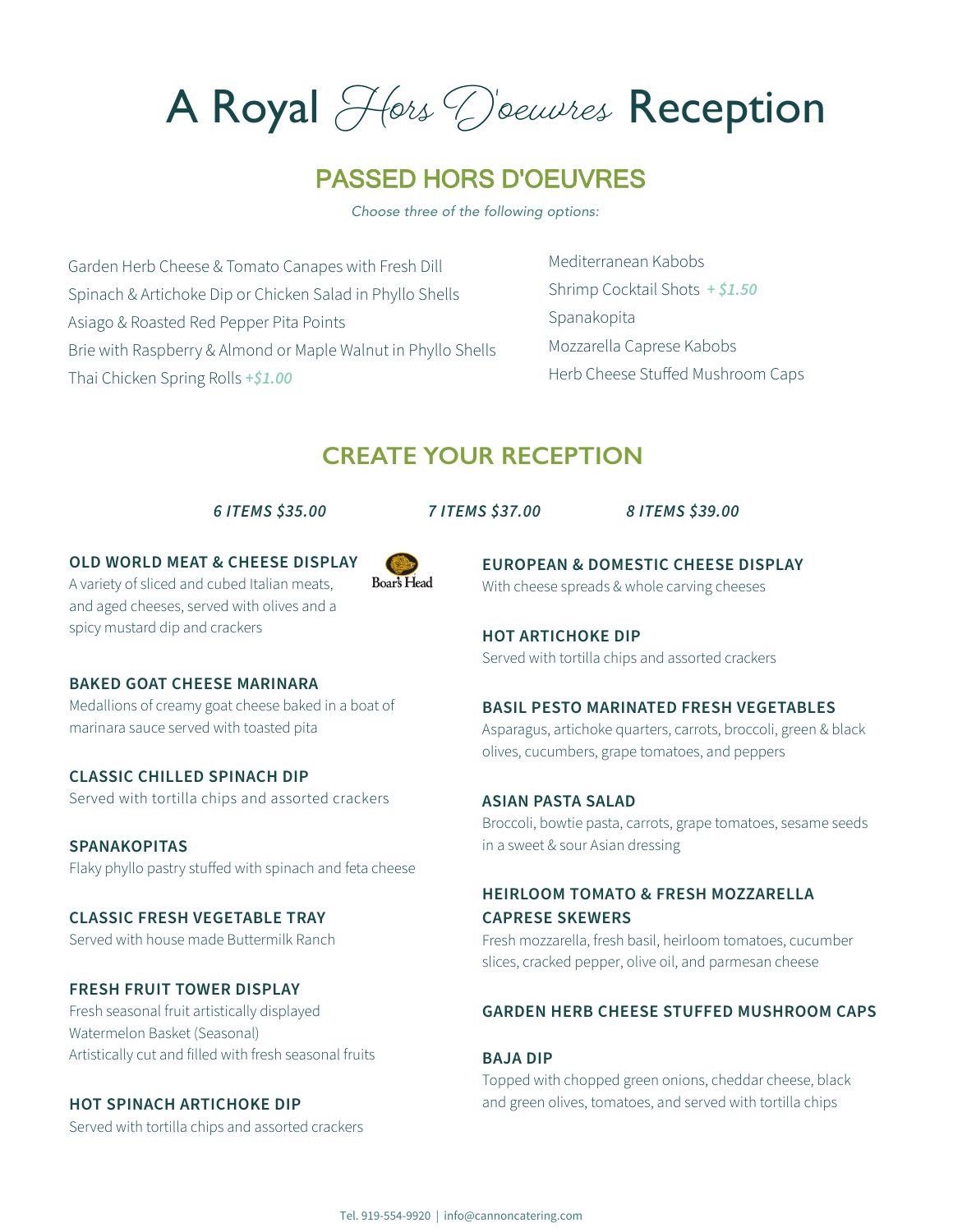### **BOWTIE PASTA PRIMAVERA**

Sautéed vegetables, garlic, and bow-tie pasta in a fresh parmesan cream sauce

#### **TRI-COLORED CHEESE TORTELLINI**

Served with your choice of a mild sun-dried tomato sauce, Vodka cream sauce, or marinara sauce

#### **CHICKEN MARSALA TENDERS**

Chicken breast tenderloins in a rich Marsala wine sauce and mushrooms

## **FRENCH GARLIC FARMHOUSE CHICKEN**

One of the most popular chicken dishes from our banquet menu cut into bite-sized pieces

### **POLYNESIAN CHICKEN**

With pineapple and colored peppers in a sweet & sour sauce cut into bite sized pieces

### **PARMESAN CRUSTED CHICKEN TENDERS**

Served with dipping sauces

#### **GLAZED COCKTAIL MEATBALLS**

All beef meatballs. A real crowd pleaser!

**OLD BAY SHRIMP COCKTAIL** *+\$2.00/person* Large shrimp served on ice in a clam shell and served with traditional cocktail sauce

**HOT JUMBO LUMP CRAB DIP** *+\$2.00/person* Almost all jumbo lump crab! Served with assorted crackers

**CHICKEN KABOBS** *+\$1.50/person* Marinated, grilled with pineapple, peppers, and onions

**BEEF TENDERLOIN KABOBS** *+\$2.50/person* Marinated beef tenderloin with onions and peppers

**BUFFALO CHICKEN SKEWERS** *+\$1.50/person* Served with blue cheese aioli

**TEXAS BBQ PULLED PORK SLIDERS** Served with homemade rolls

### **SANDWICHES**

*Choice of two served on homemade rolls.*

- Honey Ham & Swiss
- Tender Roast Beef with Provolone
- Chicken Salad
- Smoked Turkey with Swiss Cheese
- Tuna or Egg Salad
- Herbed Parmesan Cream Cheese with Cucumbers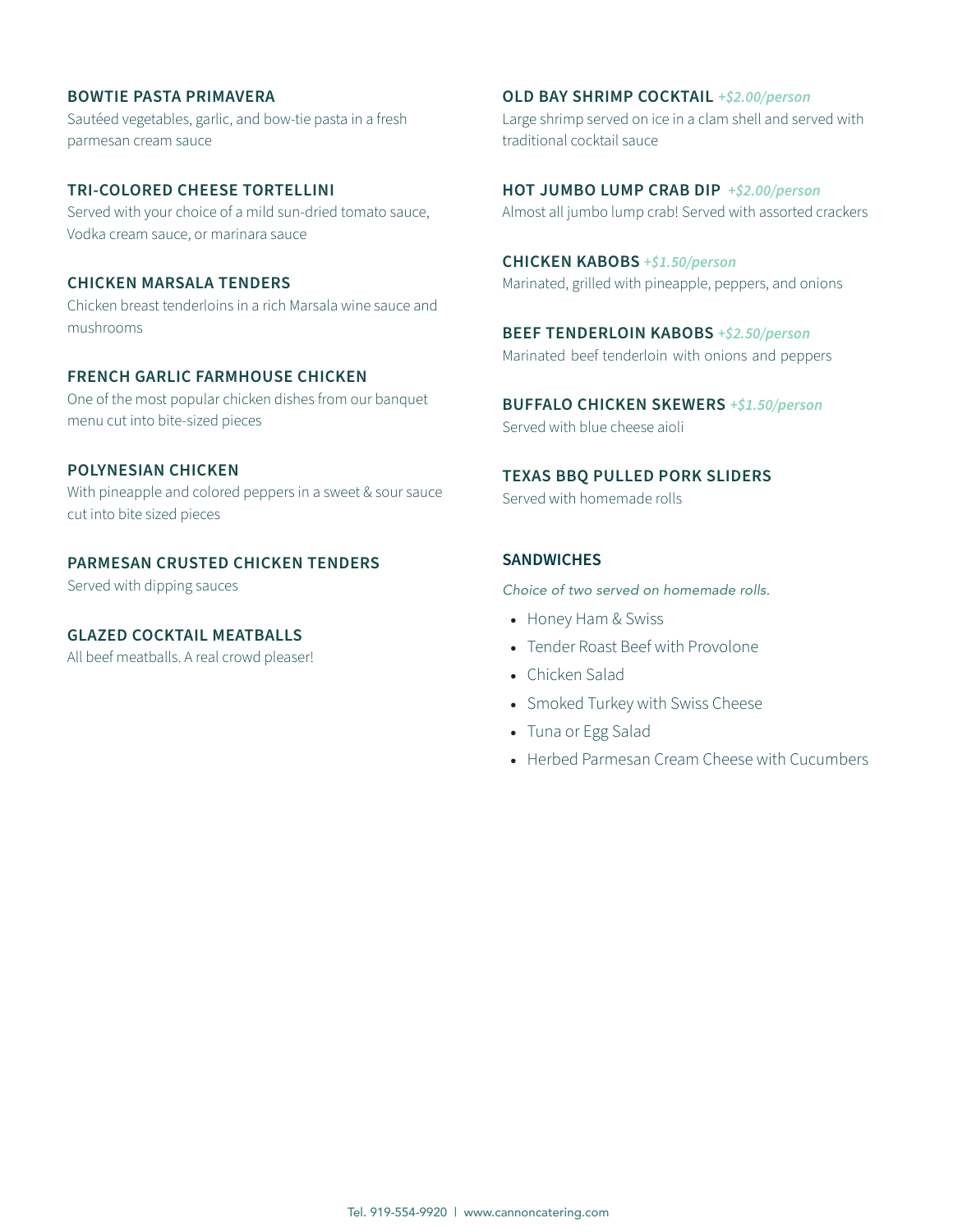# **SAVORY STATIONS**

*Additions to our Royal Hors d'Oeuvres Reception*

#### **SANDWICH CARVING STATION:**

Perfectly seasoned and tender choice cuts carved by our Chef and served with assorted rolls and condiments



**ITALIAN PASTA BAR:** *Choice of Four \$6.50/person*

Bowtie Pasta Primavera Cocktail Italian meatballs in tomato basil marinara sauce Baked Mac & Cheese Tortellini with tomato basil pesto marinara/Vodka cream sauce Bruschetta Chicken Piccata Bites Chicken Marsala Bites Sautéed Fresh Vegetables Creamy Pesto Pasta Parmesan Crusted Chicken Tenders

# **HOUSE-MADE SOUP SHOT STATION:** *Choice of Two \$4.00/person*

Tomato Basil Bisque Classic Chili with toppings Loaded Potato Minestrone Broccoli Cheese Hearty Chicken Noodle

### **MASHED POTATO BAR:** *\$3.50/person*

Herbed Pork Loin Roasted Turkey Tavern Ham BBQ Beef Brisket

*Choose Two \$4.00/person*

Beef Tenderloin Pork Tenderloin Prime Rib

 *\$8.00/person Choose Two*

**SEAFOOD STATION:** *Choice of Three \$8.00/person*

Served with old-world baguettes and crackers

- Smoked salmon display with capers, chopped red onions, and lemon wedges
- Low-Country Shrimp & Grits
- Jumbo lump crab dip
- Low-Country Mini Crab Cakes
- Old Bay Shrimp Cocktail
- Petite Crab Cakes with Remoulade

#### **SOUTHERN SHRIMP & GRITS STATION:**

*\$4.00/person*

This Low-Country dish consists of plump sautéed shrimp, cheesy grits, chopped tomatoes, Boar's Head ham, and crispy bacon.

Chafers of homemade mashed potatoes served with cheddar cheese, sour cream, real bacon bits, and chives (Add Smashed Sweet Potatoes & Toppings *+ \$1.50/person*)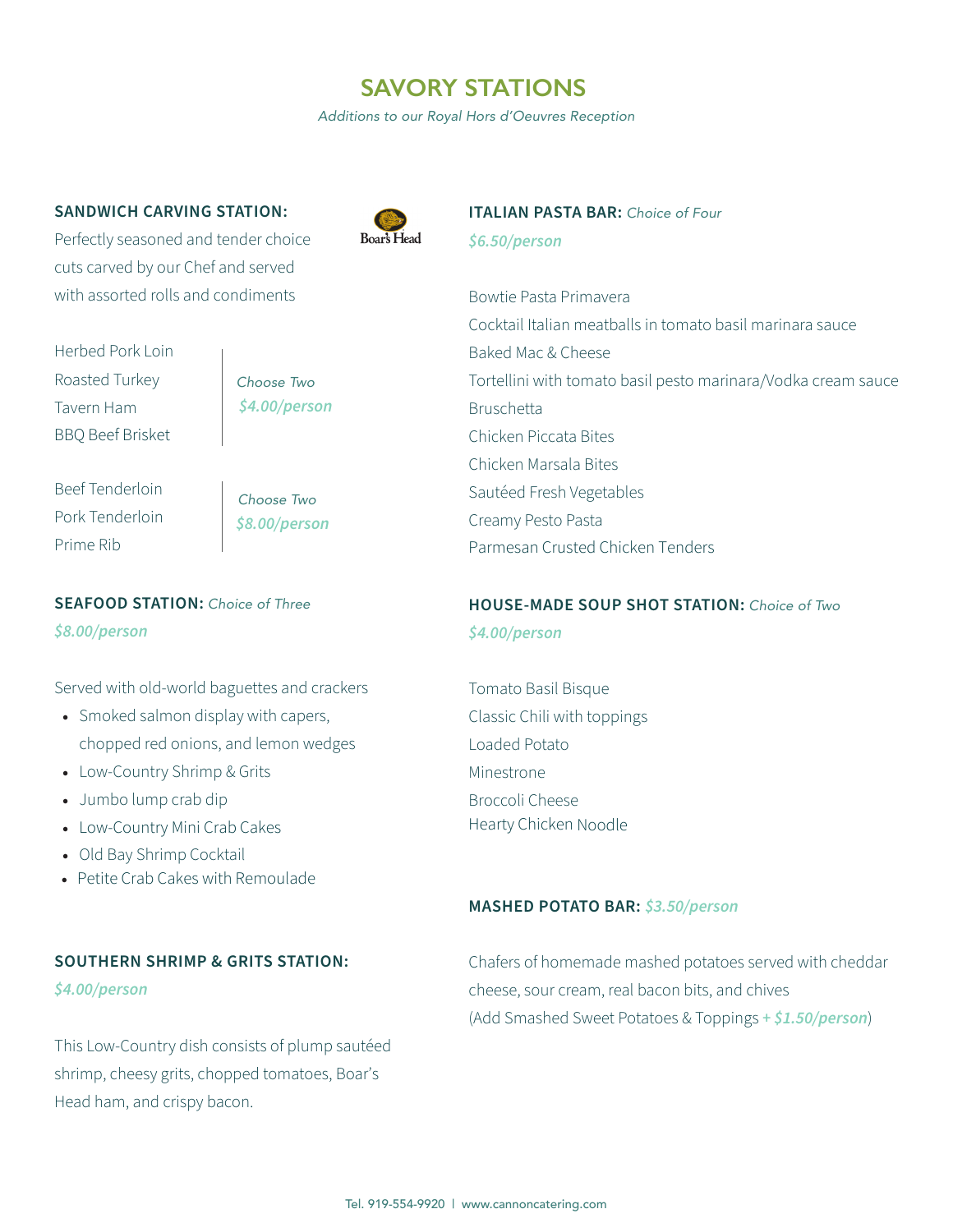# **SWEET STATIONS**

*Additions to our Royal Hors d'Oeuvres Reception*

#### **PETITE DESSERTS**

*Choice of three desserts from the selection below. \$4.00/person*

Cherry Cheesecake Squares Ganache Brownies Blackberry Almond Tartlet Lemon Bars Peach or Apple Pie Cobbler Shots

OR Choice of three flavors from one of the selections below: Assorted Cookies and Brownies Fruit Cobbler Shots Mini Pies - 3 flavors

### **ICE CREAM PARLOR** *\$4.00/person*

Vanilla, Chocolate, and Strawberry ice cream dished up by our chef into martini glasses. Served with an assortment of toppings including: chocolate sauce, caramel sauce, chopped pecans, sprinkles, cherries, and whipped cream.

### **CHOCOLATE FONDUE STATION** *\$4.50/person*

5 Star Dark Chocolate Sauce Fresh Strawberries.

- Pineapple
- Bananas
- Pretzels
- Cherries
- Marshmallows

## **HOT BEVERAGE BAR:** *\$2.75/person*

Regular & decaf premium coffee including assorted creamers, sugars, syrups, shakers, and whipped cream. Hot water urn with assorted herbal, black, China, and green teas.

#### **JUST COFFEE:** *\$2.00/person*

Regular & Decaf Coffee: with cream and sugar

#### **BARTENDERS**

Available at \$40.00/hour, 5 hour minimum. "You Buy - We Chill" drop off service - \$65.00.

### **ASSORTEA** @00? **ES** & >RO=; **ES** STAT $\Phi$ ; :

\$ /person

atmealChocolate Chip Cookies Cranberry ran Cookies

!

Reception includes sweetened and unsweetened ice tea, lemonade, and iced water with orange slices Buffet & beverage table linens, and decorations Premium disposable plates, cups, forks, and napkins Glass plates, stemmed glasses, and flatware available for \$7.00/person